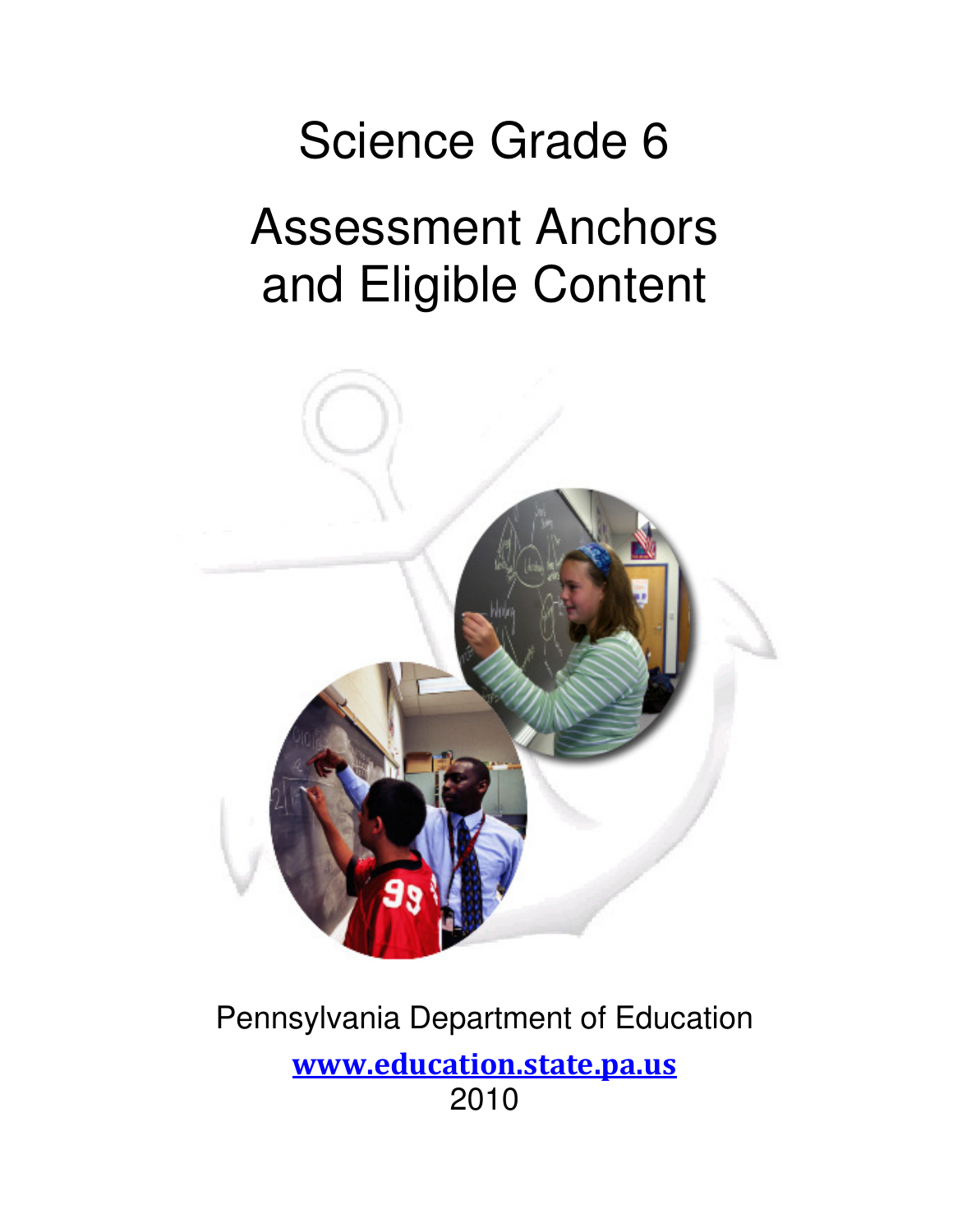### **S.6.A The Nature of Science <b>Reporting Category Reporting Category**

**Science, Grade 6**

#### **ASSESSMENT ANCHOR**

| S.6.A.1 | <b>Reasoning and Analysis</b> |
|---------|-------------------------------|
|---------|-------------------------------|

|           |                                                                                                                                                                 |             | <b>ELIGIBLE CONTENT</b>                                                                                                                                                                                   |
|-----------|-----------------------------------------------------------------------------------------------------------------------------------------------------------------|-------------|-----------------------------------------------------------------------------------------------------------------------------------------------------------------------------------------------------------|
| S.6.A.1.1 | Explain, interpret, and apply<br>scientific, environmental, or<br>technological knowledge presented in<br>a variety of formats (visuals,<br>scenarios, graphs). | S.6.A.1.1.1 | Explain how certain questions can be<br>answered through scientific inquiry<br>and/or technological design (e.g.,<br>consumer product testing, common<br>usage of simple machines, modern<br>inventions). |
|           | Reference: 3.1.6.A, 3.4.6.C, 3.4.6.D                                                                                                                            |             |                                                                                                                                                                                                           |
|           |                                                                                                                                                                 | S.6.A.1.1.2 | Use evidence to support inferences and<br>claims about an investigation or<br>relationship (e.g., common usage of<br>simple machines).                                                                    |
|           |                                                                                                                                                                 | S.6.A.1.1.3 | Predict the outcome of an experiment<br>based on previously collected data.                                                                                                                               |
| S.6.A.1.2 | Identify and analyze evidence that<br>certain variables may have caused<br>measurable changes in natural or<br>human-made systems.                              | S.6.A.1.2.1 | Use evidence, observations, or<br>explanations to make inferences about<br>changes in systems over time.                                                                                                  |
|           | Reference: 3.1.6.A                                                                                                                                              | S.6.A.1.2.2 | Identify variables that cause changes in<br>natural or human-made systems.                                                                                                                                |

| S.6.A.2   | Processes, Procedures, and Tools of Scientific Investigations                                                                                         |              |                                                                                                                                                                                    |
|-----------|-------------------------------------------------------------------------------------------------------------------------------------------------------|--------------|------------------------------------------------------------------------------------------------------------------------------------------------------------------------------------|
|           |                                                                                                                                                       |              | <b>ELIGIBLE CONTENT</b>                                                                                                                                                            |
| S.6.A.2.1 | Apply knowledge of scientific<br>investigation or technological design<br>in different contexts to make                                               | S.6.A.2.1.1  | Use evidence, observations, or a variety<br>of scales to describe relationships.                                                                                                   |
|           | inferences to solve problems.                                                                                                                         | S.6.A. 2.1.2 | Identify variables that cause changes in<br>natural or human-made systems.                                                                                                         |
|           | Reference: 3.1.6.A                                                                                                                                    |              |                                                                                                                                                                                    |
| S.6.A.2.2 | Apply appropriate instruments for<br>specific purposes and describe the<br>information the instruments can<br>provide.<br>Reference: 3.1.6.A, 3.4.6.D | S.6.A.2.2.1  | Describe ways technology extends and<br>enhances human abilities for specific<br>purposes (e.g., make observations of cells<br>with a microscope and planets with a<br>telescope). |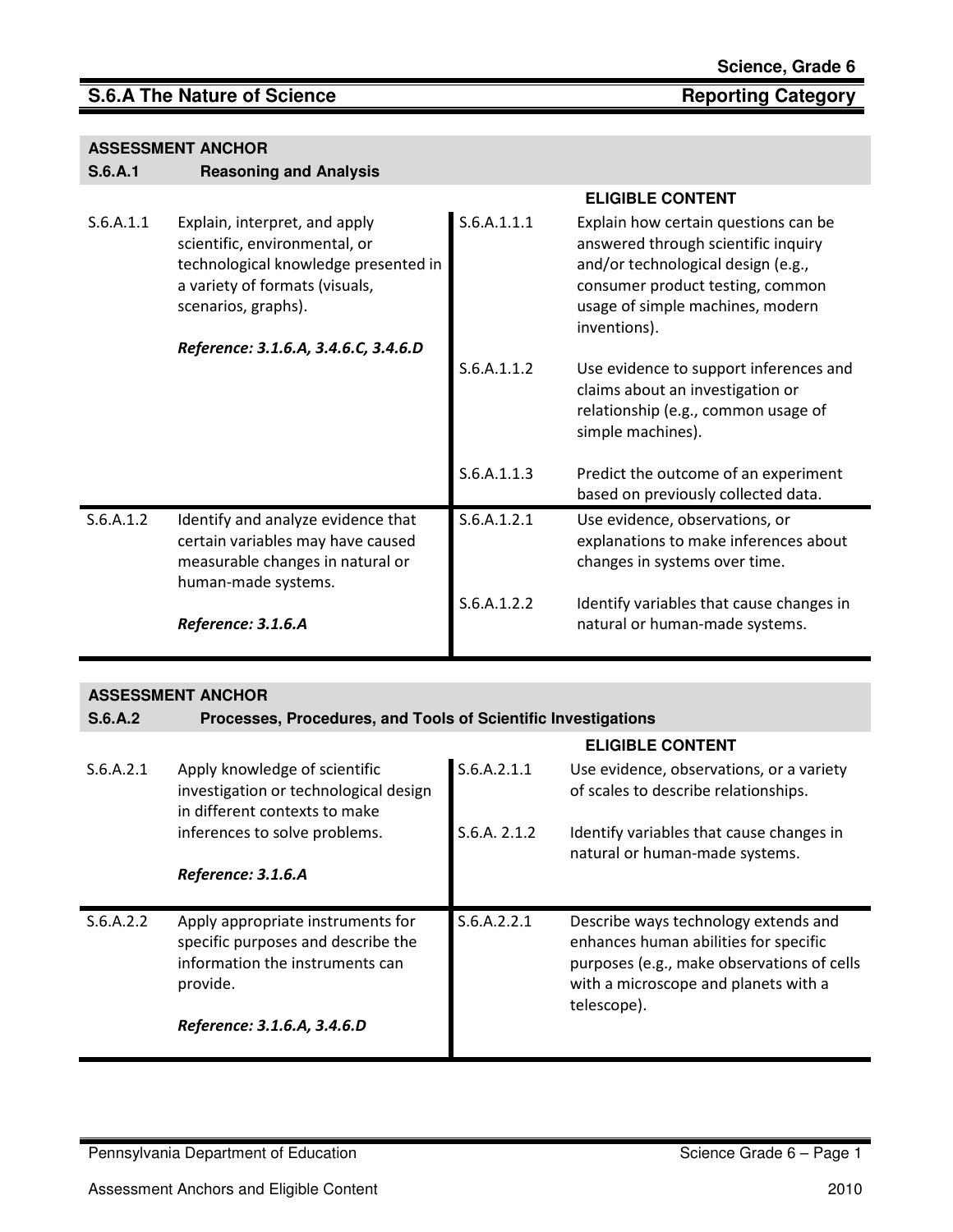| S.6.A.3   | <b>ASSESSMENT ANCHOR</b><br><b>Systems, Models, and Patterns</b>                                           |             |                                                                                                                                                               |
|-----------|------------------------------------------------------------------------------------------------------------|-------------|---------------------------------------------------------------------------------------------------------------------------------------------------------------|
|           |                                                                                                            |             | <b>ELIGIBLE CONTENT</b>                                                                                                                                       |
| S.6.A.3.1 | Explain the parts of a simple system,<br>their roles, and their relationships to<br>the system as a whole. | S.6.A.3.1.1 | Describe a system as a group of related<br>parts with specific roles that work<br>together to achieve an observed result.                                     |
|           | Reference: 3.1.6.A                                                                                         | S.6.A.3.12  | Explain how components of natural and<br>human-made systems play different<br>roles in a working system.                                                      |
| S6.A.3.2  | Apply knowledge of models to make<br>predictions, draw inferences, or<br>explain technological concepts.   | S.6.A.3.2.1 | Describe how scientists use models to<br>explore relationships and make<br>predictions about natural systems (e.g.,<br>weather conditions, the solar system). |
|           | Reference: 3.1.6.A, 3.3.6.A, 3.4.6.C                                                                       |             |                                                                                                                                                               |

**Science, Grade 6**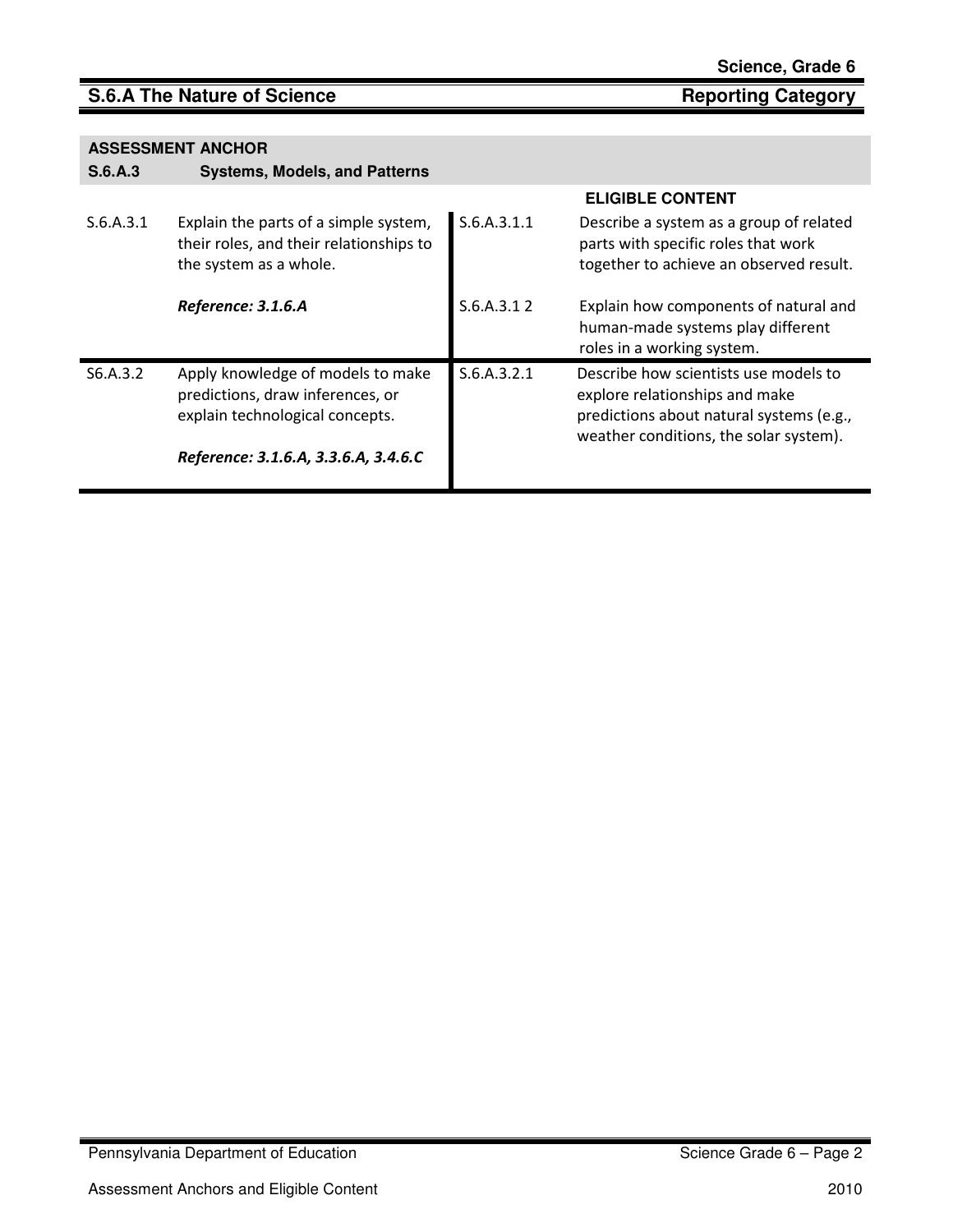### **S.6.B Biological Sciences Reporting Category Reporting Category**

#### **ASSESSMENT ANCHOR S.6.B.1 Structure and Function of Organisms**

|           |                                                                                               |             | <b>ELIGIBLE CONTENT</b>                                                                                                     |
|-----------|-----------------------------------------------------------------------------------------------|-------------|-----------------------------------------------------------------------------------------------------------------------------|
| S.6.B.1.1 | Explain how the cell is the basic unit<br>of structure and function for all living<br>things. | S.6.B.1.1.1 | Describe how cells carry out the many<br>functions needed to sustain life.                                                  |
|           | Reference: 3.1.6.A                                                                            | S.6.B.1.1.2 | Identify examples of unicellular and<br>multi-cellular organisms (i.e., plants,<br>fungi, bacteria, protists, and animals). |
|           |                                                                                               | S.6.B.1.1.3 | Explain how many organisms are<br>unicellular and must carry out all life<br>functions in one cell.                         |

### **ASSESSMENT ANCHOR**

| S.6.B.2 | <b>Continuity of Life</b> |
|---------|---------------------------|
|---------|---------------------------|

|           |                                                                                                                                             |             | <b>ELIGIBLE CONTENT</b>                                                                                                                                                      |
|-----------|---------------------------------------------------------------------------------------------------------------------------------------------|-------------|------------------------------------------------------------------------------------------------------------------------------------------------------------------------------|
| S.6.B.2.1 | Explain how certain inherited traits<br>and/or behaviors allow some<br>organisms to survive and reproduce<br>more successfully than others. | S.6.B.2.1.1 | Distinguish between instinctive and<br>learned animal behaviors that relate to<br>survival.                                                                                  |
|           | Reference: 3.1.6.C, 4.5.6.D, 4.4.6.A                                                                                                        | S.6.B.2.1.2 | Recognize that extinction of a species<br>occurs when the environment changes<br>and the adaptive characteristics of a<br>species are insufficient to allow its<br>survival. |

| S.6.B.3   | <b>Ecological Behavior and Systems</b>                                                                                                                                    |             |                                                                                                                                        |
|-----------|---------------------------------------------------------------------------------------------------------------------------------------------------------------------------|-------------|----------------------------------------------------------------------------------------------------------------------------------------|
|           |                                                                                                                                                                           |             | <b>ELIGIBLE CONTENT</b>                                                                                                                |
| S.6.B.3.1 | Identify evidence of change to infer<br>and explain the ways different<br>variables may affect change in natural<br>or human-made systems.<br>Reference: 3.1.6.C, 4.4.6.A | S.6.B.3.1.1 | Describe the behavioral and physical<br>responses of organisms to environmental<br>changes and how those responses affect<br>survival. |
| S.6.B.3.2 | Explain how renewable and<br>nonrenewable resources provide for<br>human needs.                                                                                           | S.6.B.3.2.1 | Compare the usage of fossil fuels and<br>alternative energy resources (e.g., oil,<br>natural gas, coal, wind, solar, water).           |
|           | Reference: 4.5.6.A, 4.5.6.D                                                                                                                                               |             |                                                                                                                                        |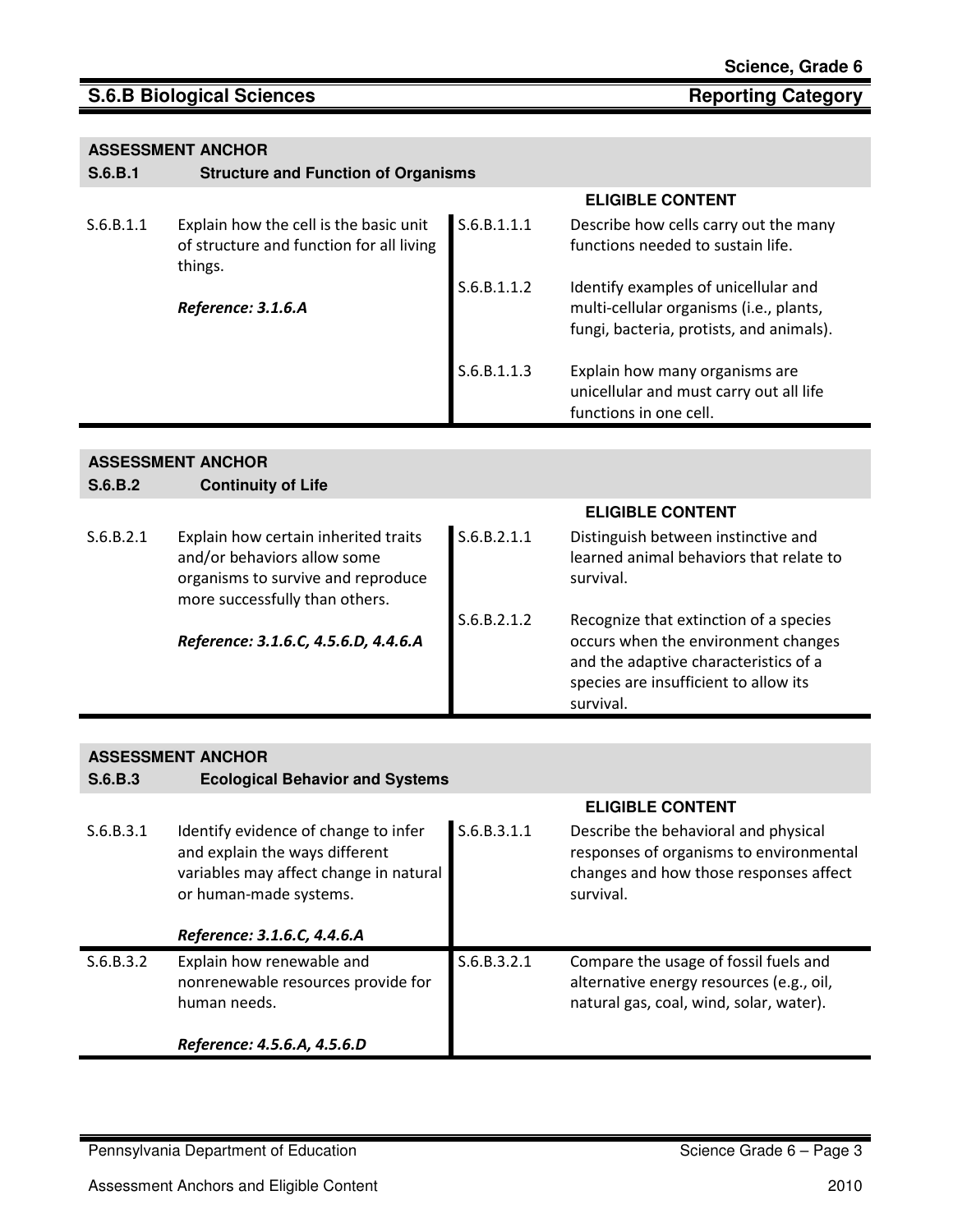### **S.6.C Physical Sciences Reporting Category Reporting Category**

#### **ASSESSMENT ANCHOR**

**S.6.C.1 Structure, Properties, and Interaction of Matter and Energy** 

|           |                                                                                  |             | <b>ELIGIBLE CONTENT</b>                                                                                                                                                     |
|-----------|----------------------------------------------------------------------------------|-------------|-----------------------------------------------------------------------------------------------------------------------------------------------------------------------------|
| S.6.C.1.1 | Explain that matter has observable<br>physical properties.<br>Reference: 3.2.6.A | S.6.C.1.1.1 | Describe how characteristic physical<br>properties of matter can be used to<br>distinguish one substance from another<br>(e.g., boiling point, freezing/melting<br>points). |
|           |                                                                                  | S.6.C.1.1.2 | Explain that materials are characterized<br>by having a specific amount of mass in<br>each unit of volume (density).                                                        |
| S.6.C.1.2 | Describe that matter can undergo<br>chemical and physical changes.               | S.6.C.1.2.1 | Describe how water changes from one<br>state to another.                                                                                                                    |
|           | Reference: 3.2.6.A, 3.3.6.A                                                      | S.6.C.1.2.2 | Identify differences between chemical<br>and physical changes of matter.                                                                                                    |

|           | AUULUUMLIII AIIUIIUII                                                                                                   |             |                                                                                                                                                                                             |
|-----------|-------------------------------------------------------------------------------------------------------------------------|-------------|---------------------------------------------------------------------------------------------------------------------------------------------------------------------------------------------|
| S.6.C.2   | Forms, Sources, Conversion, and Transfer of Energy                                                                      |             |                                                                                                                                                                                             |
|           |                                                                                                                         |             | <b>ELIGIBLE CONTENT</b>                                                                                                                                                                     |
| S.6.C.2.1 | Explain how energy can be<br>transformed from one form to<br>another and describe the results of<br>the transformation. | S.6.C.2.1.1 | Describe how heat moves in predictable<br>ways from warmer objects to cooler ones<br>until they reach the same temperature.                                                                 |
|           | Reference: 3.2.6.B                                                                                                      | S.6.C.2.1.2 | Describe the effect of heat on particle<br>motion during phase changes.                                                                                                                     |
|           |                                                                                                                         | S.6.C.2.1.3 | Compare various energy sources (i.e., oil,<br>coal, natural gas, solar, wind, and moving<br>water) and describe how these energy<br>sources are transformed into useful<br>forms of energy. |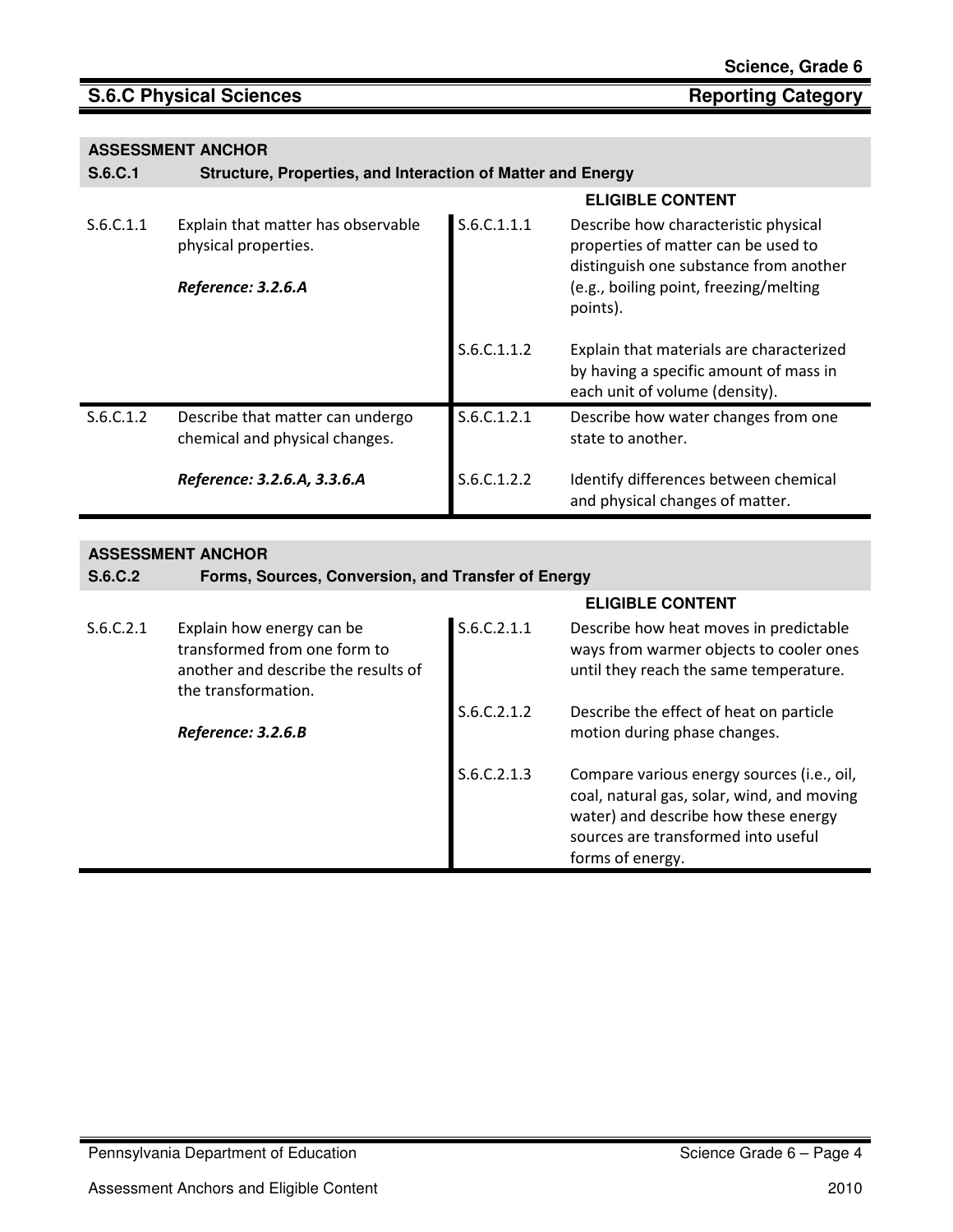### **S.6.C Physical Sciences Reporting Category Reporting Category**

|           |                                                                             |             | <b>ELIGIBLE CONTENT</b>                                                                                        |
|-----------|-----------------------------------------------------------------------------|-------------|----------------------------------------------------------------------------------------------------------------|
| S.6.C.3.1 | Explain why an object's motion is the<br>result of all forces acting on it. | S.6.C.3.1.1 | Compare speed and velocity.                                                                                    |
|           | Reference: 3.2.6.B                                                          | S.6.C.3.1.2 | Explain why gravitational force depends<br>on how much mass the objects have and<br>the distance between them. |
| S.6.C.3.2 | Describe how magnets and electricity<br>produce related forces.             | S.6.C.3.2.1 | Describe how moving electric charges<br>produce magnetic forces and moving<br>magnets produce electric forces. |
|           | Reference: 3.2.6.B                                                          | S.6.C.3.2.2 | Describe the relationships between<br>voltage, current, and resistance (Ohm's<br>Law).                         |
|           |                                                                             | S.6.C.3.2.3 | Distinguish between gravity and<br>electromagnetism.                                                           |

| Science, Grade 6 |
|------------------|
|------------------|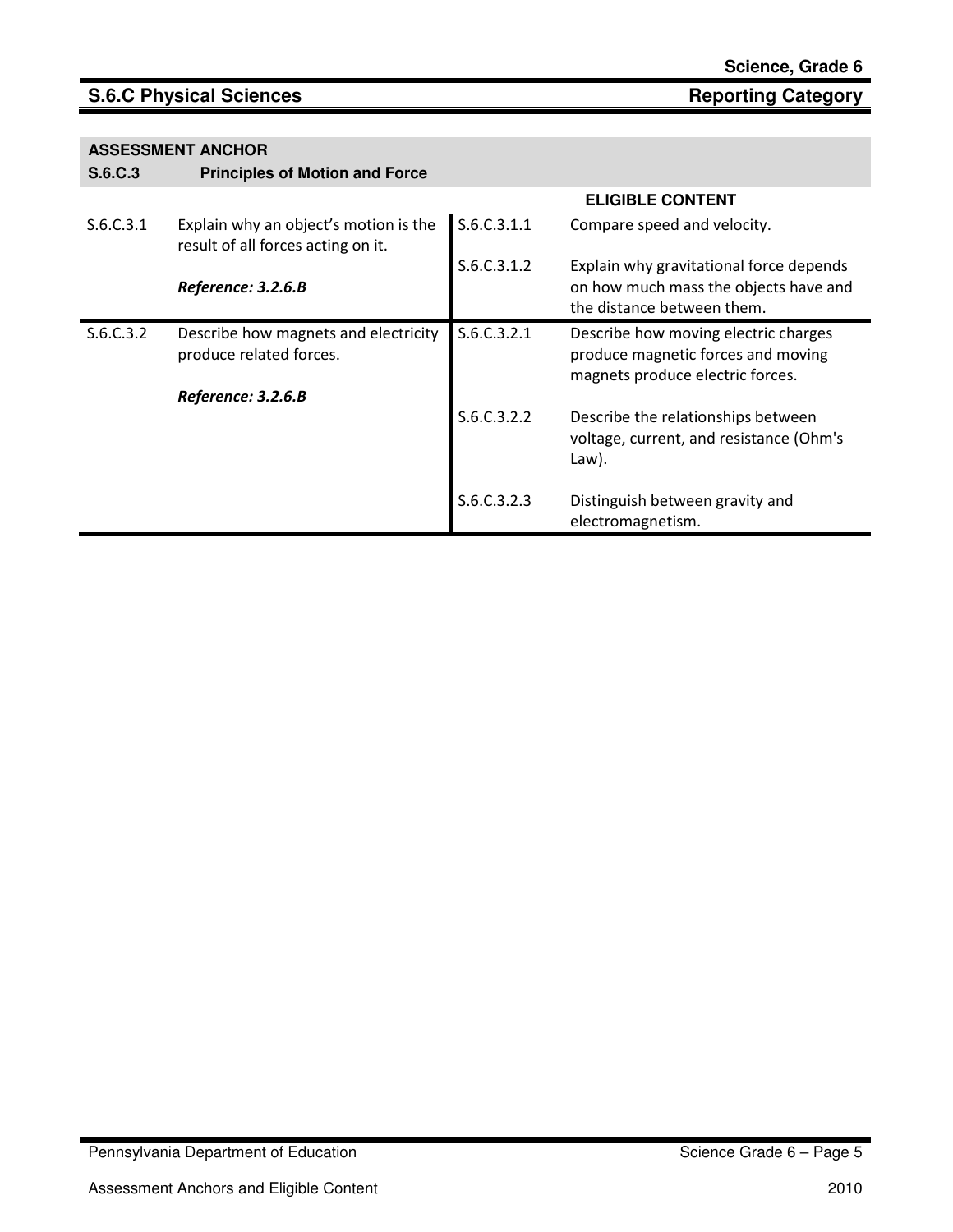| S.6.D.1   | Earth Features and Processes That Change Earth and Its Resources                                  |             |                                                                                                                                                                                                                                                       |  |  |
|-----------|---------------------------------------------------------------------------------------------------|-------------|-------------------------------------------------------------------------------------------------------------------------------------------------------------------------------------------------------------------------------------------------------|--|--|
|           |                                                                                                   |             | <b>ELIGIBLE CONTENT</b>                                                                                                                                                                                                                               |  |  |
| S.6.D.1.1 | Describe how constructive and<br>destructive natural processes can<br>influence different biomes. | S.6.D.1.1.1 | Describe how soil fertility, composition,<br>resistance to erosion, and texture are<br>affected by many factors.                                                                                                                                      |  |  |
|           | Reference: 3.3.6.A, 4.4.6.B                                                                       | S.6.D.1.1.2 | Identify the three basic rock types and<br>describe their formation (i.e., igneous<br>[granite, basalt, obsidian, and pumice];<br>sedimentary [limestone, sandstone,<br>shale, and coal]; and metamorphic [slate,<br>quartzite, marble, and gneiss]). |  |  |

| <b>ASSESSMENT ANCHOR</b> |                                                    |             |                                                                                                                                                                                     |  |  |  |
|--------------------------|----------------------------------------------------|-------------|-------------------------------------------------------------------------------------------------------------------------------------------------------------------------------------|--|--|--|
| S.6.D.2                  | <b>Weather, Climate, and Atmospheric Processes</b> |             |                                                                                                                                                                                     |  |  |  |
|                          |                                                    |             | <b>ELIGIBLE CONTENT</b>                                                                                                                                                             |  |  |  |
| S.6.D.2.1                | Explain basic elements of weather<br>and climate.  | S.6.D.2.1.1 | Describe cloud types and measurable<br>factors (i.e., wind direction, temperature,<br>barometric pressure, moisture, and                                                            |  |  |  |
|                          | Reference: 3.2.6.B, 3.3.6.B                        |             | precipitation) that are associated with<br>various weather patterns.                                                                                                                |  |  |  |
|                          |                                                    | S.6.D.2.1.2 | Interpret weather data to develop a<br>weather forecast.                                                                                                                            |  |  |  |
|                          |                                                    | S.6.D.2.1.3 | Explain how global patterns (jet stream,<br>water currents) influence weather in<br>measurable terms (e.g., wind direction,<br>temperature, barometric pressure,<br>precipitation). |  |  |  |